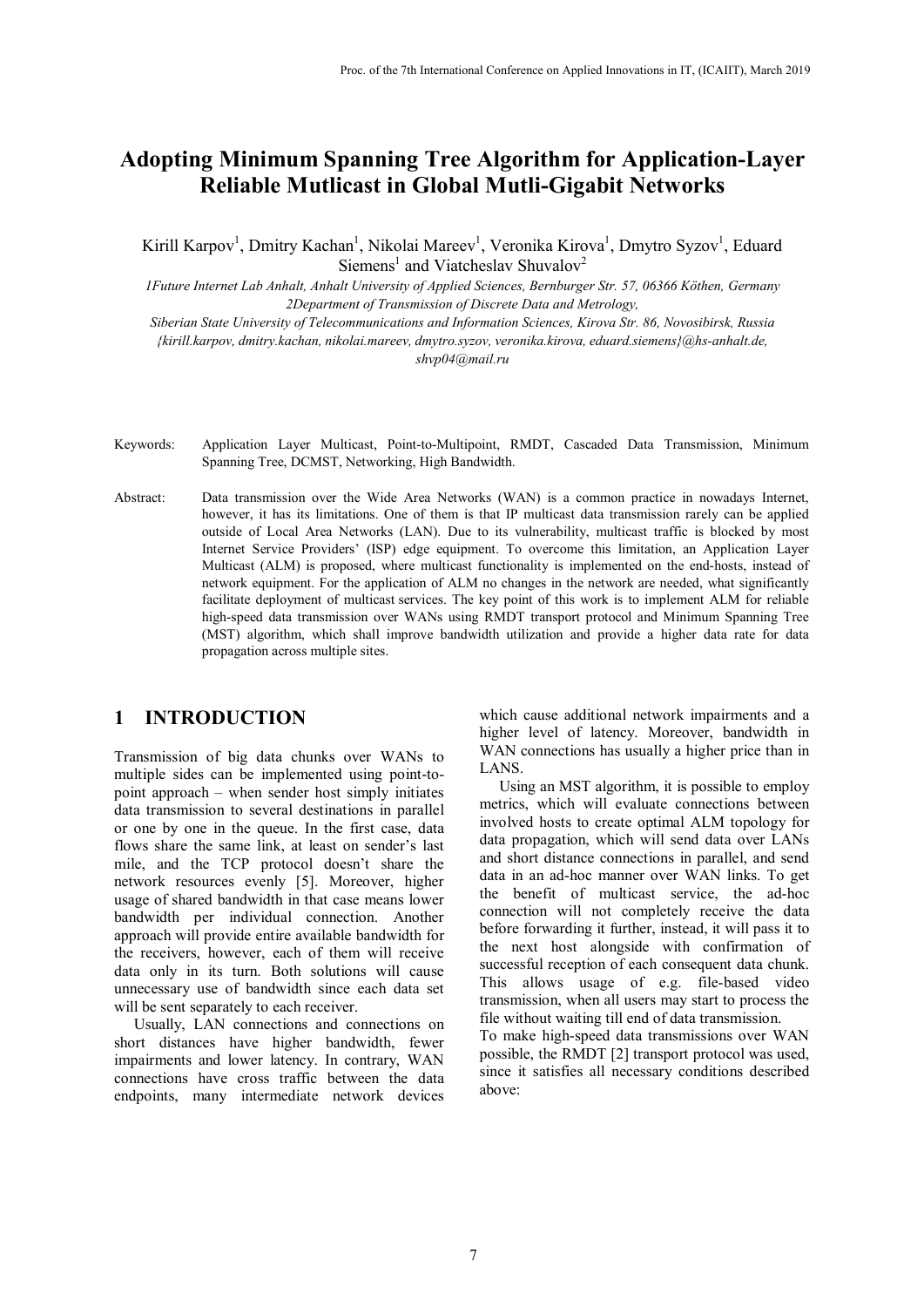- **The protocol provides WAN acceleration** service, which makes network impairments and latency up to 1 second nearly negligible.
- It can serve up to 10 receivers in parallel within a single session natively – means no fairness issues will be among receivers and available bandwidth will be shared evenly. Moreover, it has a centralized congestion control, which allows the coexistence with the cross traffic in IP WANs.
- RMDT is a pure user-space software library which makes it possible to create network applications capable of forwarding the received data chunks further to the next receiver.

The remainder of this paper is structured as follows: Section 2 reviews related work. Section 3 describes the developed application algorithm. Section 4 is devoted to the experimental setup, describes hardware and software equipment, testing environment, measurement and representation methods for the current research. The results of conducted experiments is presented in Section 5. Finally, conclusion discusses the results, followed by the future work.

## **2 RELATED WORK**

A detailed survey of existing tree-based application layer multicast algorithms has been made by Computing Laboratory, University of Kent [6]. However, the efficiency of observed protocols have been investigated only in terms of tree cost and delay optimization.

S. Banerjee and B. Bhattacharjee [7] have also analyzed various application layer multicast algorithms and determine the fields of applicability for them. They substantiated that tree-first application layer multicast approach is useful for high-bandwidth data transfers, however it is less suited for real-time applications.

The Narada performance study [8] provides several useful performance metrics such as latency, bandwidth, stress, resource usage, etc.

The given paper describes and study performance of application layer multicast in combination with high-bandwidth data transport applications.

## **3 ALGORITHM DESCRIPTION**

The key part of developed application layer multicast system is minimum spanning tree algorithm, which is supposed to construct an optimal tree, based on the chosen metrics. In the given research, RTT is the optimization metric. It has been chosen, because RTT is one of the basic characteristics of a network, which is easy to obtain, unlike the available bandwidth, which might cause undesirable effects to the network operation while being measured.

The given ALM realization uses tree-first approach, therefore the first step of application workflow is to recognize the network environment among all hosts which are involved in transmission process. With the chosen metrics the protocol forms an adjacency matrix. This matrix represents a complete directed weighted graph, where the weights are the values of the chosen metric e.g. RTT, available bandwidth, air distance, etc. The result of MST operation will be an adjacency matrix with zeroed non-optimal paths which represents the optimal spanning tree without loops.

The given tree is the directive map for multipoint transmission application, in this case – Data Clone a point-to-multipoint data copy application based on RMDT.

## **4 EXPERIMENTAL SETUP**

### **4.1 Testing Environment**

As an experimental environment, Amazon AWS has been chosen. It provides virtual infrastructure in selected continents and regions. Cascade network transmission infrastructure based on c5.xlarge virtual instance with an Ubuntu 18.04 operating system, 4 vCPU, 8 Gb RAM, and up to 10 Gbps available network access bandwidth have been choosen.

In order to minimize disk I/O operations overhead of getting data from the disk storage, a RAM disk as data storage has been configured on each host.

The instances are distributed all over the world in the following AWS regions: US West (Oregon), EU (Frankfurt), EU (London), Asia Pacific (Singapore), Canada (Central). Using a geo IP service, it has been found out that the hosts from Canada (Central) region are located in Montreal, and the US West (Oregon) data center is located in Boardman. In each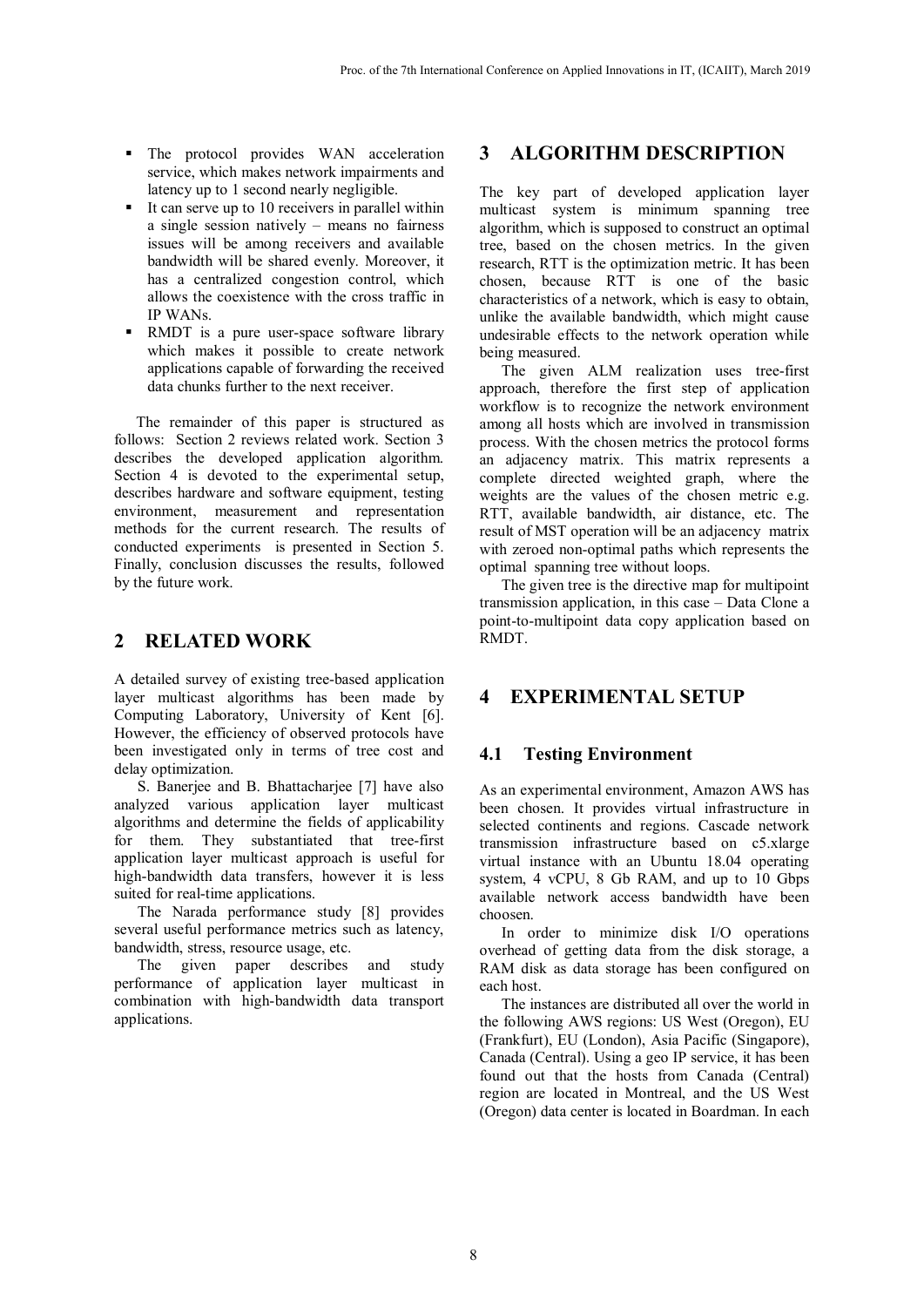region 3 c5.xlarge virtual instances have been deployed. The regions have been chosen to get different variations of network conditions, such as long and short distances, international and intercontinental links. The air distances between AWS data center locations are shown in Table 1. The minimum spanning tree obtained based on the air distances between AWS regions is shown on Figure 1.



Figure 1: The tree generated by minimum spanning tree algorithm based on the air distance between AWS instance locations.

Table 1: Air distance between virtual instances locations in kilometers.

| AWS       | Oregon | Frank- | Lon-  | Singa- | Cana- |
|-----------|--------|--------|-------|--------|-------|
| regions   |        | furt   | don   | pore   | da    |
| Oregon    |        | 8393   | 7906  | 13094  | 3765  |
| Frankfurt | 8393   |        | 638   | 10265  | 5842  |
| London    | 7906   | 638    |       | 10854  | 5219  |
| Singapore | 13094  | 10265  | 10854 |        | 14803 |
| Canada    | 3765   | 5842   | 5219  | 14803  |       |

#### **4.2 Software Equipment**

For the experiments, the following software and technologies have been used.

- 1) **Dataclone** RMDT-based software, which provides point to multipoint data transport functionality [2]. It uses BQL congestion control [3] which is tolerant to big delays and dramatic packet loss rates. In the experiments it will allocate 100 MB of RAM for both send and receive buffers.
- 2) **Multipoint sender** a TCP-based application, developed by us to implement point-to-multipoint data transport capability and cascading functionality as Dataclone is doing. It has been created as TCP reference in multipoint field. It uses different threads for

simultaneous multi-destination transmission and barrier type of synchronization.

### **5 EXPERIMENTAL RESULTS**

As mentioned in Section 3, the first step of tree-first application layer multicast is the investigation of the given network environment. The result of RTT measurements between the deployed AWS regions is shown in Table 2.

Table 2: Packet RTT delays between virtual instances, in milliseconds.

| AWS              | Ore- | Frank- | Lon- | Singa- | Canada |
|------------------|------|--------|------|--------|--------|
| regions          | gon  | furt   | don  | pore   |        |
| Oregon           |      | 100    | 141  | 162    | 65     |
| <b>Frankfurt</b> | 100  |        | 13   | 174    | 100    |
| London           | 141  | 13     |      | 173    | 87     |
| Singapore        | 162  | 174    | 173  |        | 219    |
| Canada           | 65   | 100    | 87   | 219    |        |

As can be seen from the tables, the RTT values between regions are corresponding to distance metrics, however, the dependency between delay and distance is not linear due to the physical network paths [9] and other factors, such as cross-traffic, configurations and types of intermediate devices, their number, etc.

Based on obtained metrics, the minimum spanning tree for the given set of hosts has been constructed. It is shown on Figure 2.



Figure 2: The tree generated by minimum spanning tree algorithm in the AWS network cloud infrastructure using RTT as weights (in milliseconds).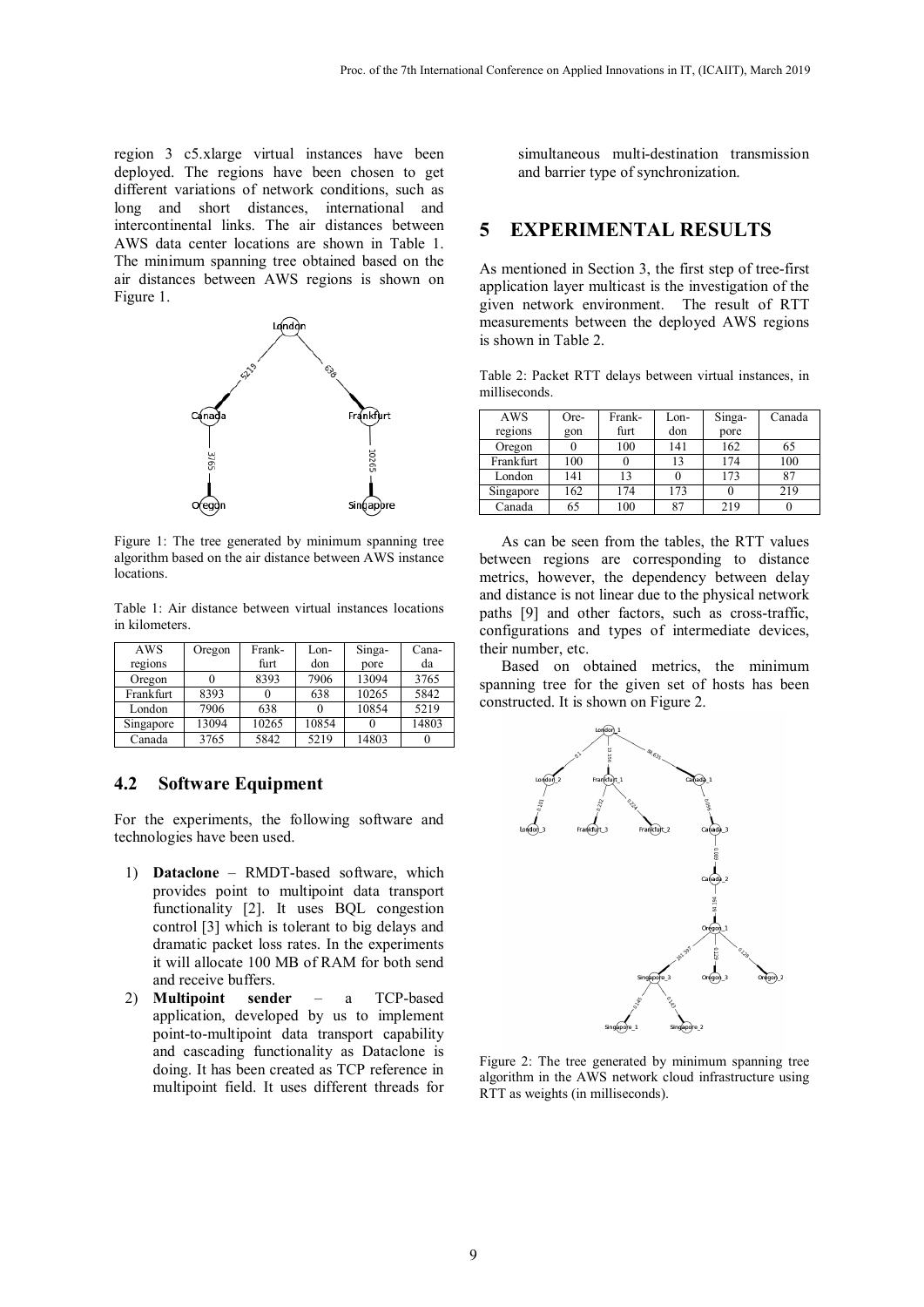The multipoint TCP realization, which has been described in Section 4.2 produced a constant data rate during all transmission time, which was about 76 Mbps for each edge of the tree.

With Dataclone application as a carrier, the data rates are distributed less uniformly across the transmission tree, in comparison with the TCP multipoint experiment, as shown on Figure 3.



Figure 3: The data transmission tree with average data rates with edges weighted in Gbps.

During the test that lasted 145 seconds, 20 GB of data has been transmitted. The average data rate for the whole tree was 1.14 Gbps, which is 15 times higher than during TCP multipoint experiment. Hereby the average data rate was calculated as the size of the transmitted data chung (20 GB) divided by runtime of the root sender at London\_1 and so is slighthly less than the lowest data rate at the graph on figure 3 London\_1 is the node with the highest outbound traffic of 4.15 Gbps in total. The average link bandwidth across the edges was 1.28 Gbps.

More detailed result of the experiment is shown on Figure 4. Data sets with rates were processed with Savitzky-Golay Filter to get rid from the outliers.

The plot shows that, starting from 20 seconds, data rates on all long links after London region were stabilized near 1.2 Gbps. This value can be used for stable multipoint streaming.



Figure 4: Data rates from the nodes of the tree.

## **6 CONCLUSIONS**

Several conclusions can be drawn from the conducted experiment:

- 1) The alternative way for data transmission, e.g., via flat, non-hierarchical connection topology requires about 16 Gbps outbound link bandwidth for sender, with 100% network resource utilization. The experimental results show that the hierarchical scenario achieves the same performance with only 5 Gbps of link bandwidth at the maximum loaded sender.
- 2) RMDT with its BQL congestion control is able to serve in both flat (pure point-to-multipoint) as well as in hierarchical (tree-based) connection topologies, and achieves much higher bandwidth per link utilization in the latter case.
- 3) Despite the fact that ISP providers have fat pipes, e.g 10 Gbps, it is not always possible to fit into such limit due to variety of obstacles, such as server hardware or virtual configurations limits. However, with WAN acceleration it is possible to overcome most of these limits.
- 4) RMDT with BQL congestion control shows 15 times higher data rate, than a comparable TCPbased multipoint data transmission realization.

There are a lot of ways to further improve the ALM approach for data transmission. The future steps towards the improvement of the current approach might be the following:

- 1) To change MST algorithm, which currently does not consider maximum output number limitations of the sender. The alternative to MST could be degree-constrained minimum spanning tree (DCMST) algorithm [10].
- 2) Using additional metrics for tree nodes. MST algorithm does not consider the performance of